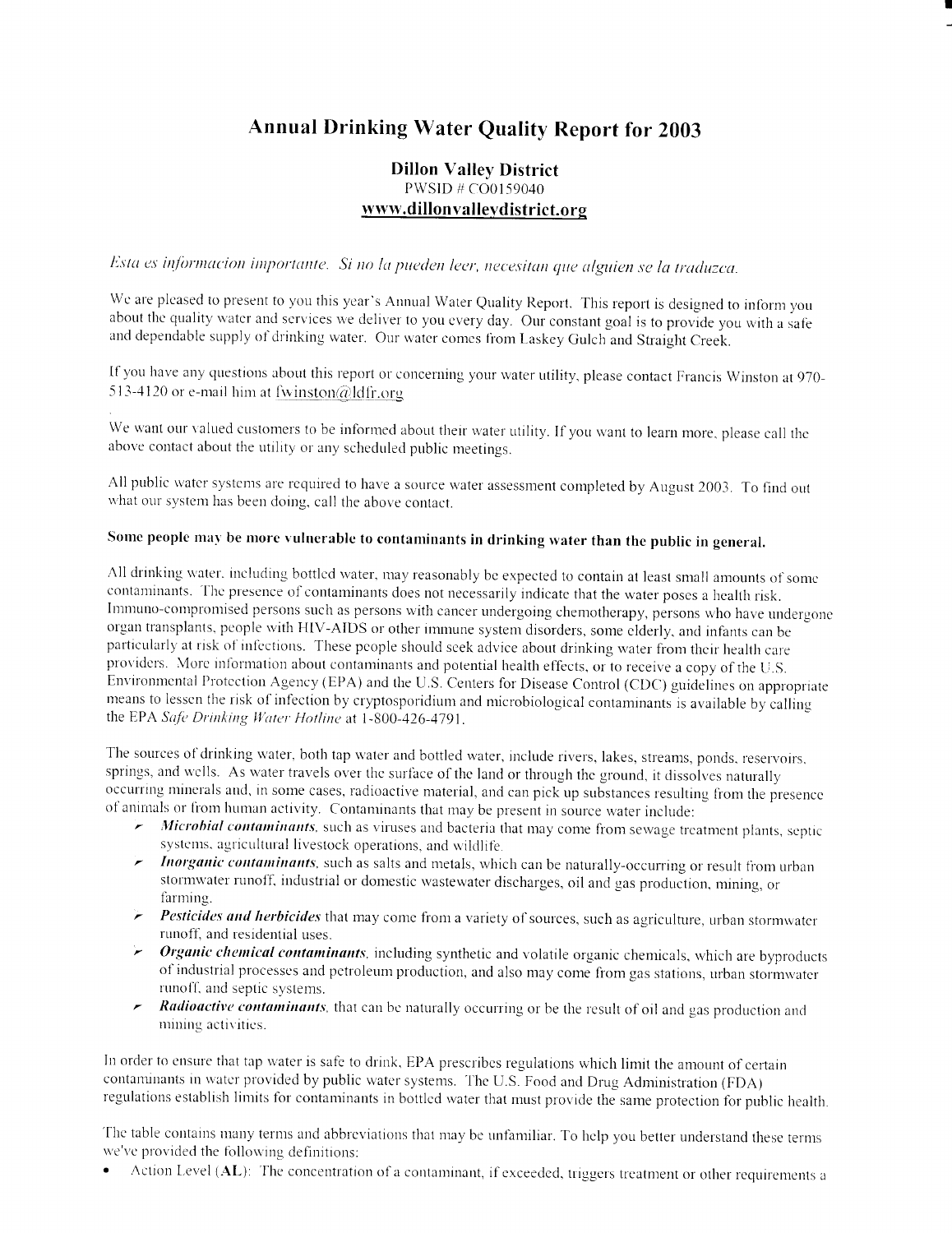water system must follow.

- High Solids (HS): High Solids, alpha was not tested.
- Maximum Contaminant Level (MCL): The "maximum allowed" is the highest level of a contaminant that is allowed in drinking water. MCLs are set as close to the MCLGs as feasible using the best available treatment technology.
- Maximum Contaminant Level Goal (MCLG): The "goal" is the level of a contaminant in drinking water, below which there is no known or expected risk to health. MCLGs allow for a margin of safety.
- Maximum Residual Disinfectant Level Goal (**MRDLG**): The level of a drinking water disinfectant, below which there is no known or expected risk to health. MRDLGs do not reflect the benefits of the use of disinfectants to control microbial contaminants.
- " Maximum Residual Disinfectant Level (MRDL): The highest level of <sup>a</sup> disinfectant allowed in drinking water. There is convincing evidence that addition of <sup>a</sup> disinfectant is necessary for control of microbial contaminants .
- " Million Fibers per Liter (MFL): A measure of the presence of asbestos fibers in water longer than <sup>10</sup> micrometers.
- Millirems per Year (mrem/year): A measure of radiation absorbed by the body.
- " Nephelometric Turbidity Unit (NTU): Nephelometric turbidity unit is a measure of the clarity of water. Turbidity in excess of five NTU is just noticeable to the average person.
- Non-Detects (ND) or Below Detection Level (BDL): Laboratory analysis indicates that the constituent is not present. ("<" Symbol for less than, the same as ND or BDL)
- Not Tested (NT): Not tested.
- Parts per billion (ppb) or Micrograms per liter ( $\mu$ g/l): One part per billion corresponds to one minute in 2,000 years, or one penny in \$10,000,000.
- Parts per million (ppm) or Milligrams per liter (mg/l): One part per million corresponds to one minute in two years or one penny in \$10,000.
- Parts per quadrillion (ppq) or Picograms per liter (pg/l): One part per quadrillion corresponds to one minute in 2,000,000,000 years or one penny in \$10,000,000,000,000 .
- Parts per trillion (ppt) or Nanograms per liter (ng/l): One part per trillion corresponds to one minute in 2,000,000 years, or one penny in \$10,000,000,000.
- PicoCuries per Liter (pCi/l): A measure of radioactivity in water.
- Treatment Technique (TT): A treatment technique is a required process intended to reduce the level of a contaminant in drinking water.
- Variances and Exemptions: State permission not to meet an MCL or a treatment technique under certain conditions .

## Violations: Dillon Valley District had no violations for 2003.

Our system has <sup>a</sup> variance, exemption, or waiver for Dioxin, Glyphosate, Cyanide, Abestos and all unregulated inorganics .

## Additional Information

Nitrate in drinking water at levels above 10 ppm is <sup>a</sup> health risk for infants of less than six months of age. High nitrate levels in drinking water can cause blue baby syndrome. Nitrate levels may rise quickly for short periods-oftime because of rainfall or agricultural activity. If you are caring for an infant, and detected nitrate levels are above 5 ppm, you should ask advice from your health care provider .

While your drinking water meets EPA's standard for arsenic, it does contain low levels of arsenic. EPA's standard balances the current understanding of arsenic's possible health effects against the costs of removing arsenic from drinking water. EPA continues to research the health effects of low levels of arsenic, which is a mineral known to cause cancer in humans at high concentrations and is linked to other health effects such as skin damage and circulatory problems .

Infants and young children are typically more vulnerable to lead in drinking water than the general population . It is possible that lead levels at your home may be higher than at other homes in the community as a result of materials used in your home's plumbing. If you are concerned about elevated lead levels in your home's water, you may wish to have your water tested. Flush your tap for 30 seconds to 2 minutes before using tap water. Additional information is available from the EPA Safe Drinking Water Hotline at 1-800-426-4791.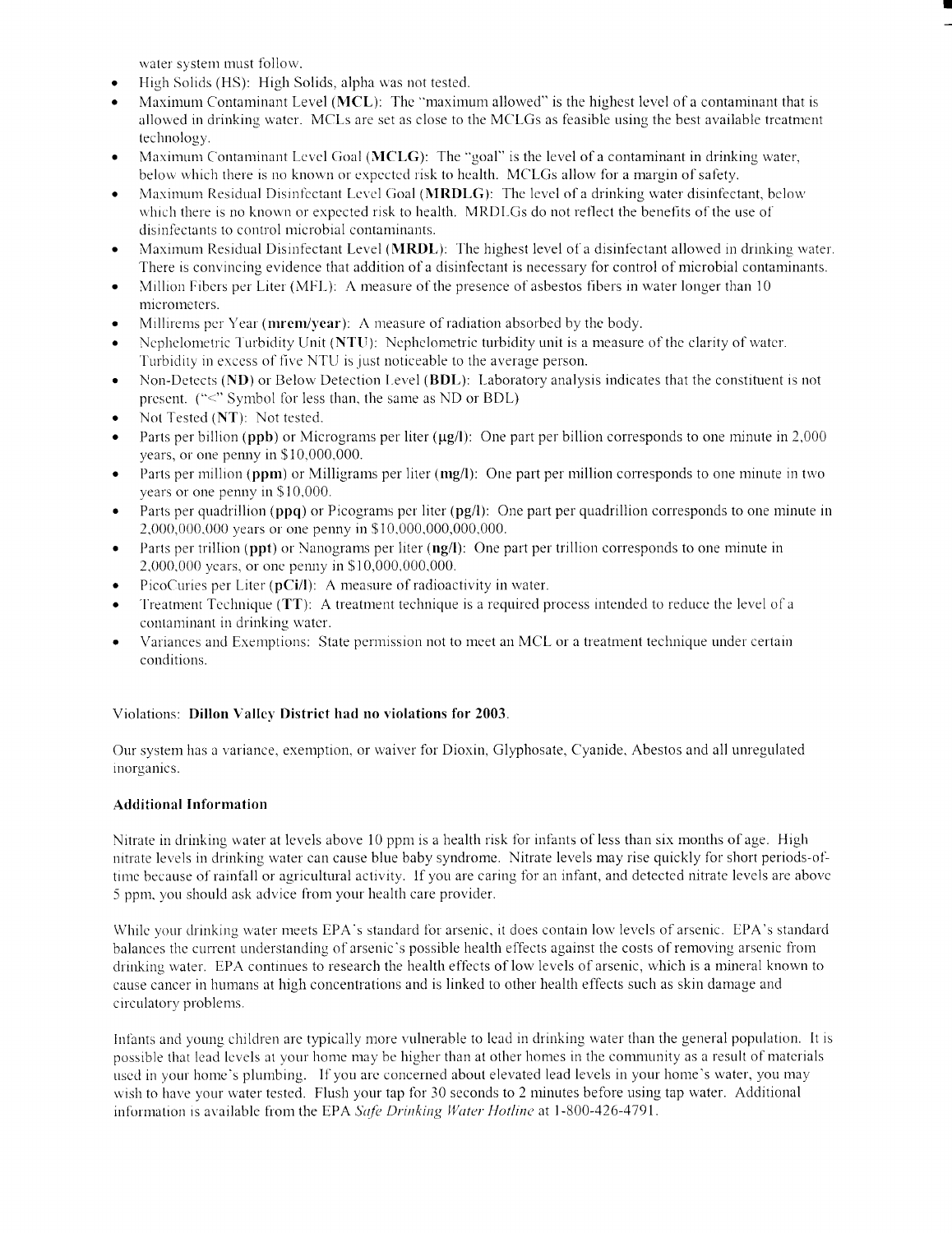The state requires us to monitor for certain contaminants less than once per year because the concentrations of these contaminants are not expected to vary significantly from year to year, or the system is not considered vulnerable to this type of contamination . Some of our data, though representative, may be more than one year old.

#### This table shows the results of our monitoring for the period of January <sup>1</sup> to December 31, 2003 unless otherwise noted.

| Contaminant                                                            | <b>MCL</b>                                                                                                                            | <b>MCLG</b> | <b>CCR</b><br>Unit   | Level<br><b>Detected</b> | <b>Violation</b><br>Yes or No | <b>Sample</b><br>Date            | <b>Likely Source of</b><br>Contamination |
|------------------------------------------------------------------------|---------------------------------------------------------------------------------------------------------------------------------------|-------------|----------------------|--------------------------|-------------------------------|----------------------------------|------------------------------------------|
| Total Coliform Bacteria                                                | System collects<40 samples:<br>positive monthly sample                                                                                | $\theta$    | Absent or<br>Present | Absent                   | N <sub>0</sub>                | Monthly                          | Naturally present in the<br>environment  |
| Fecal coliform<br>and<br>E. Coli                                       | A routine sample $&$ a repeat<br>sample are total coliform<br>positive, & one is also fecal<br>coliform or $E$ , <i>coli positive</i> | $\theta$    | Absent or<br>Present | Absent                   | No.                           |                                  | Human and animal fecal<br>waste          |
| Total Organic Carbon                                                   | <b>TT</b>                                                                                                                             | N/A         | <b>TT</b>            | 0.085<br>mg/l            | No.                           | Dec. 31.<br>2003                 | Naturally present in the<br>environment. |
| Turbidity<br>Percentage of Samples<br>Below the Treatment<br>Technique | <b>TT</b>                                                                                                                             | N/A         | <b>TT</b>            | $100\%$                  |                               | Every 4<br>hours of<br>operation | Soil runoff                              |

### Microbiological Contaminants

#### Radionuclides

|                                                  |                |             | <b>CCR</b> | Level<br>Detected | <b>Violation</b> | <b>Sample</b>    |                                        |
|--------------------------------------------------|----------------|-------------|------------|-------------------|------------------|------------------|----------------------------------------|
| Contaminant                                      | <b>MCL</b>     | <b>MCLG</b> | Units      | /Range            | Yes or No        | Date             | <b>Likely Source of Contamination</b>  |
|                                                  |                |             |            |                   |                  | October          |                                        |
| Beta/photon emitters                             | $\overline{4}$ | $\theta$    | mrem/vr    | 0.9 <sup>°</sup>  | N <sub>0</sub>   | 22, 2001         | Decay of natural and man-made deposits |
|                                                  |                |             |            |                   |                  | October          |                                        |
| Alpha emitters                                   | 15             | $\theta$    | pCi/l      | 0.0               | No.              | 22, 2001         | Erosion of natural deposits            |
| Combined radium                                  |                | $\theta$    | pCi/1      | 0.21              | N <sub>0</sub>   | Nov. 28,<br>2000 | Erosion of natural deposits            |
| Uranium.<br><sup>*</sup> Effective December 2003 | 30             | $\theta$    | -µg/l      | NT                |                  | <b>NT</b>        | Erosion of natural deposits            |

#### Lead and Copper

| Contaminant | <b>MCL</b> | <b>MCLG</b> | <b>CCR</b><br>Units | Level<br>Detected/<br>Range | <b>Violation</b><br>Yes or No | <b>Sample</b><br>Date | <b>Likely Source of Contamination</b>                                                                        |
|-------------|------------|-------------|---------------------|-----------------------------|-------------------------------|-----------------------|--------------------------------------------------------------------------------------------------------------|
| Copper      |            | $\cdot$ .   | וחספ                | 0.06                        | No                            | Sept. $9$ ,<br>2002   | Corrosion of household plumbing systems;<br>erosion of natural deposits; leaching from wood<br>preservatives |
| Lead        |            |             | ppb                 | 2.0                         | No                            | Sept. $9$ ,<br>2002   | Corrosion of household plumbing systems,<br>erosion of natural deposits                                      |

### Inorganic Contaminants

| Contaminant                                                                                                             | <b>MCL</b> | <b>MCLG</b> | <b>CCR</b><br><b>Units</b> | Level<br><b>Detected</b><br>/Range | <b>Violation</b><br>Yes or No | Sample<br>Date  | <b>Likely Source of Contamination</b>                                                                        |
|-------------------------------------------------------------------------------------------------------------------------|------------|-------------|----------------------------|------------------------------------|-------------------------------|-----------------|--------------------------------------------------------------------------------------------------------------|
| Antimony                                                                                                                | 6          | 6           | ppb                        | <b>BDL</b>                         | No                            | Aug. 4,<br>2003 | Discharge from petroleum refineries; fire<br>retardants; ceramics; electronics; solder                       |
| Arsenic<br>* Effective January 23, 2006<br>(Until then, the MCL is 0.05)<br>$mg/1(50$ ppb) and there is no<br>$MCLG$ .) | $\vert$ () | $\theta$    | ppb                        | <b>BDL</b>                         | No.                           | Aug. 4,<br>2003 | Erosion of natural deposits; runoff from<br>orchards; runoff from glass and electronics<br>production wastes |
| Asbestos                                                                                                                |            |             | <b>MFL</b>                 | <b>NT</b>                          | No                            | <b>NT</b>       | Decay of asbestos cement water mains; erosion<br>of natural deposits                                         |
| Barium                                                                                                                  |            |             | ppm                        | 0.022                              | No                            | Aug. 4,<br>2003 | Discharge of drilling wastes; discharge from<br>metal refineries; erosion of natural deposits                |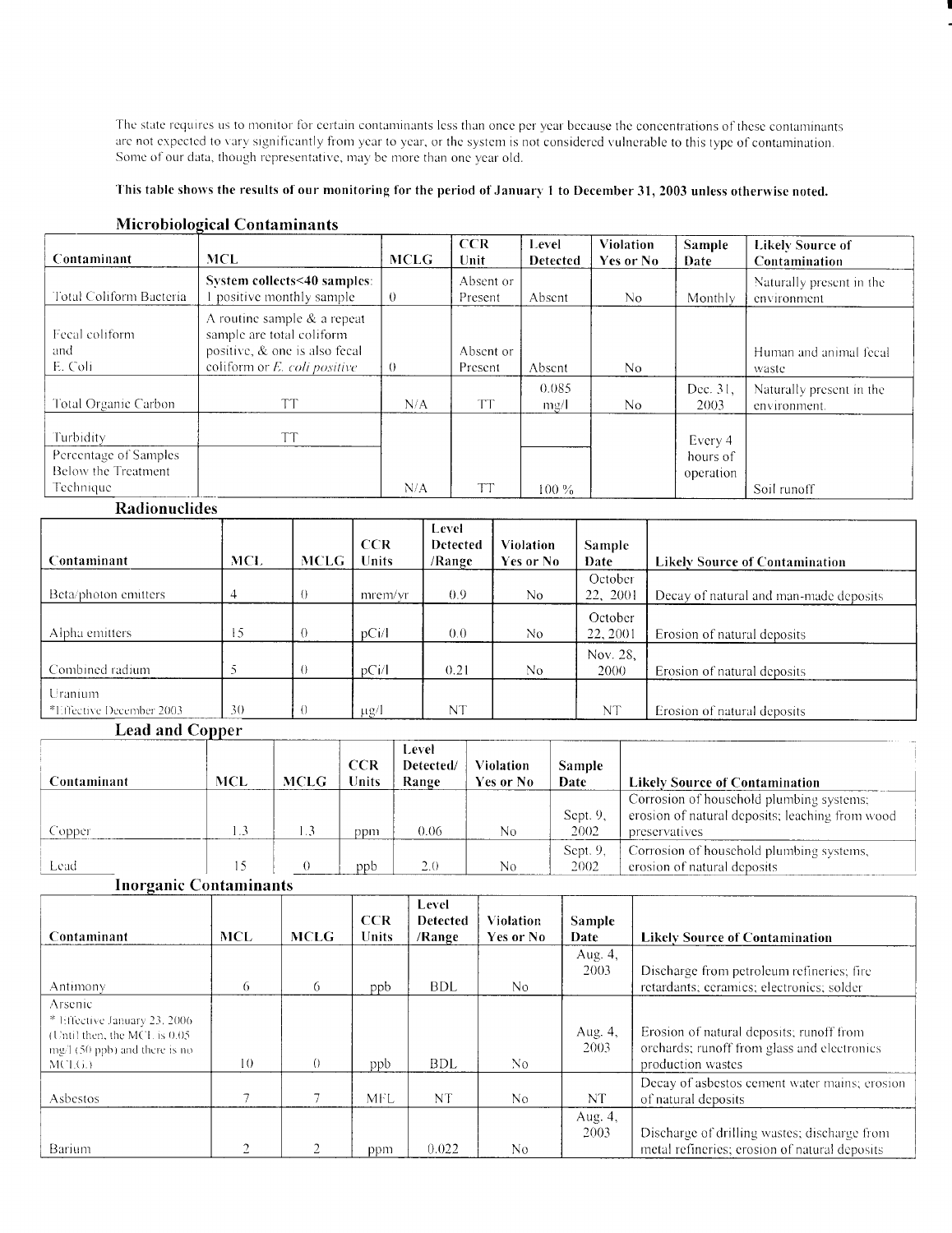|                                                                     |                            |                                      |                     | Level                     |                               |                 |                                                                                                 |
|---------------------------------------------------------------------|----------------------------|--------------------------------------|---------------------|---------------------------|-------------------------------|-----------------|-------------------------------------------------------------------------------------------------|
| Contaminant                                                         | <b>MCL</b>                 | <b>MCLG</b>                          | <b>CCR</b><br>Units | <b>Detected</b><br>/Range | <b>Violation</b><br>Yes or No | Sample<br>Date  | <b>Likely Source of Contamination</b>                                                           |
|                                                                     |                            |                                      |                     |                           |                               | Aug. 4,         | Discharge from metal refineries and coal-                                                       |
|                                                                     |                            |                                      |                     |                           |                               | 2003            | burning factories; discharge from electrical,                                                   |
| Beryllium                                                           | $\overline{4}$             | 4                                    | ppb                 | <b>BDL</b>                | No                            |                 | aerospace, and defense industries                                                               |
| <b>Bromate</b>                                                      | 10                         | $\theta$                             |                     | N/A                       | No                            | N/A             | By-product of drinking water disinfection.                                                      |
|                                                                     |                            |                                      | ppd                 |                           |                               |                 | Corrosion of galvanized pipes; erosion of                                                       |
|                                                                     |                            |                                      |                     |                           |                               |                 | natural deposits; discharge from metal                                                          |
|                                                                     |                            |                                      |                     |                           |                               | Aug. 4,         | refineries; runoff from waste batteries and                                                     |
| Cadmium                                                             | 5                          | 5                                    | ppb                 | BDL.                      | No                            | 2003            | paints                                                                                          |
| Chloramines                                                         | $MRDL =$<br>$\overline{4}$ | MRDL                                 |                     | N/A                       | No                            | N/A             | Water additive used to control microbes                                                         |
|                                                                     | $MRDL =$                   | $\overline{\mathcal{A}}$<br>$MRDL =$ | ppm                 |                           |                               |                 |                                                                                                 |
| Chlorine                                                            | 4                          | 4                                    | ppm                 | 1.2                       | N <sub>0</sub>                | Daily           | Water additive used to control microbes                                                         |
|                                                                     | $MRDL =$                   | $\overline{MRDL} =$                  |                     |                           |                               |                 |                                                                                                 |
| Chlorine Dioxide                                                    | 800                        | 800                                  | ppb                 | N/A                       | No.                           | N/A             | Water additive used to control microbes                                                         |
|                                                                     |                            |                                      |                     |                           |                               |                 |                                                                                                 |
| Chlorite                                                            |                            | 0.8                                  | ppm                 | N/A                       | No                            | N/A             | By-product of drinking water disinfection.                                                      |
|                                                                     | 100                        | 100                                  |                     | <b>BDL</b>                | No                            | Aug. 4,<br>2003 | Discharge from steel and pulp mills; erosion of<br>natural deposits                             |
| Chromium                                                            |                            |                                      | ppb                 |                           |                               |                 | Discharge from steel/metal factories; discharge                                                 |
| Cyanide                                                             | 200                        | 200                                  | ppb                 | $\rm{NT}$                 | No                            | $\rm{NT}$       | from plastic and fertilizer factories                                                           |
|                                                                     |                            |                                      |                     |                           |                               |                 | Erosion of natural deposits; water additive                                                     |
|                                                                     |                            |                                      |                     |                           |                               | Aug. 4,         | which promotes strong teeth; discharge from                                                     |
| Fluoride                                                            | 4                          | 4                                    | ppm                 | 1.2                       | N <sub>0</sub>                | 2003            | fertilizer and aluminum factories                                                               |
|                                                                     |                            |                                      |                     |                           |                               | Aug. 4,         | Erosion of natural deposits; discharge from<br>refineries and factories; runoff from landfills; |
| Mercury (inorganic)                                                 | $\overline{c}$             | $\overline{c}$                       | ppb                 | <b>BDL</b>                | N <sub>0</sub>                | 2003            | runoff from cropland                                                                            |
|                                                                     |                            |                                      |                     |                           |                               | Aug. 4,         | Runoff from fertilizer use; leaching from septic                                                |
| Combined Nitrate/Nitrite                                            | $10\,$                     | 10                                   | ppm                 | BDL                       | No                            | 2003            | tanks, sewage; erosion of natural deposits                                                      |
|                                                                     |                            |                                      |                     |                           |                               | Aug. 4,         | Runoff from fertilizer use; leaching from septic                                                |
| Nitrate (as Nitrogen)                                               | $10$                       | 10                                   | ppm                 | <b>BDL</b>                | No                            | 2003            | tanks, sewage; erosion of natural deposits                                                      |
| Nitrite (as Nitrogen)                                               |                            |                                      | ppm                 | <b>BDL</b>                | No                            | Aug. 4,<br>2003 | Runoff from fertilizer use; leaching from septic<br>tanks, sewage, erosion of natural deposits  |
|                                                                     |                            |                                      |                     |                           |                               |                 | Discharge from petroleum and metal refineries;                                                  |
|                                                                     |                            |                                      |                     |                           |                               | Aug. 4,         | erosion of natural deposits; discharge from                                                     |
| Selenium                                                            | 50                         | 50                                   | ppb                 | <b>BDL</b>                | No.                           | 2003            | mines                                                                                           |
|                                                                     |                            |                                      |                     |                           |                               | Aug. 4,         | Leaching from ore-processing sites; discharge                                                   |
| Thallium                                                            | $\sqrt{2}$                 | $0.5\,$                              | ppb                 | <b>BDL</b>                | No                            | 2003            | from electronics, glass, and drug factories                                                     |
| <b>Unregulated Inorganic Contaminants</b><br>$\bullet$              |                            |                                      |                     | Level                     |                               |                 |                                                                                                 |
|                                                                     |                            |                                      | CCR                 | Detected/                 | Violation                     | Sample          |                                                                                                 |
| Contaminant                                                         | <b>MCL</b>                 | <b>MCLG</b>                          | Units               | Range                     | Yes or No                     | Date            | <b>Likely Source of Contamination</b>                                                           |
|                                                                     |                            |                                      |                     |                           |                               | Aug. 4,         |                                                                                                 |
| Nickel                                                              | N/A                        | N/A                                  | Mg/l                | <b>BDL</b>                | N/A                           | 2003            |                                                                                                 |
|                                                                     | $\rm N/A$                  | N/A                                  |                     |                           | ${\rm N/A}$                   | Aug. 4,<br>2003 |                                                                                                 |
| Sodium                                                              |                            |                                      | Mg/l                | 10                        |                               |                 |                                                                                                 |
| Sulfate                                                             | N/A                        | N/A                                  | Mg/l                | NT                        | ${\rm N/A}$                   | $\rm{NT}$       |                                                                                                 |
| Synthetic Organic Contaminants, including Pesticides and Herbicides |                            |                                      |                     |                           |                               |                 |                                                                                                 |
|                                                                     |                            |                                      |                     | Level                     |                               |                 |                                                                                                 |
|                                                                     |                            |                                      | CCR                 | Detected                  | Violation                     | Sample          |                                                                                                 |
| Contaminant                                                         | MCL.                       | <b>MCLG</b>                          | Units               | /Range                    | Yes or No                     | Date            | <b>Likely Source of Contamination</b>                                                           |
|                                                                     |                            |                                      |                     |                           |                               | Aug. 4.         |                                                                                                 |

| $2,4-D$             | 70  | 70 | ppb | BDL        | No             | Aug. $4$ ,<br>2003 | Runoff from herbicide used on row crops              |
|---------------------|-----|----|-----|------------|----------------|--------------------|------------------------------------------------------|
| $-2,4,5-TP(Silvex)$ | 5() | 50 | ppb | BDL        | N <sub>0</sub> | Aug. 4,<br>2003    | Residue of banned herbicide                          |
| Acrylamide          | TYP |    |     |            | No             |                    | Added to water during sewage/wastewater<br>treatment |
| Alachlor            |     |    | ppb | <b>BDL</b> | N <sub>0</sub> | Aug. 4,<br>2003    | Runoff from herbicide used on row crops              |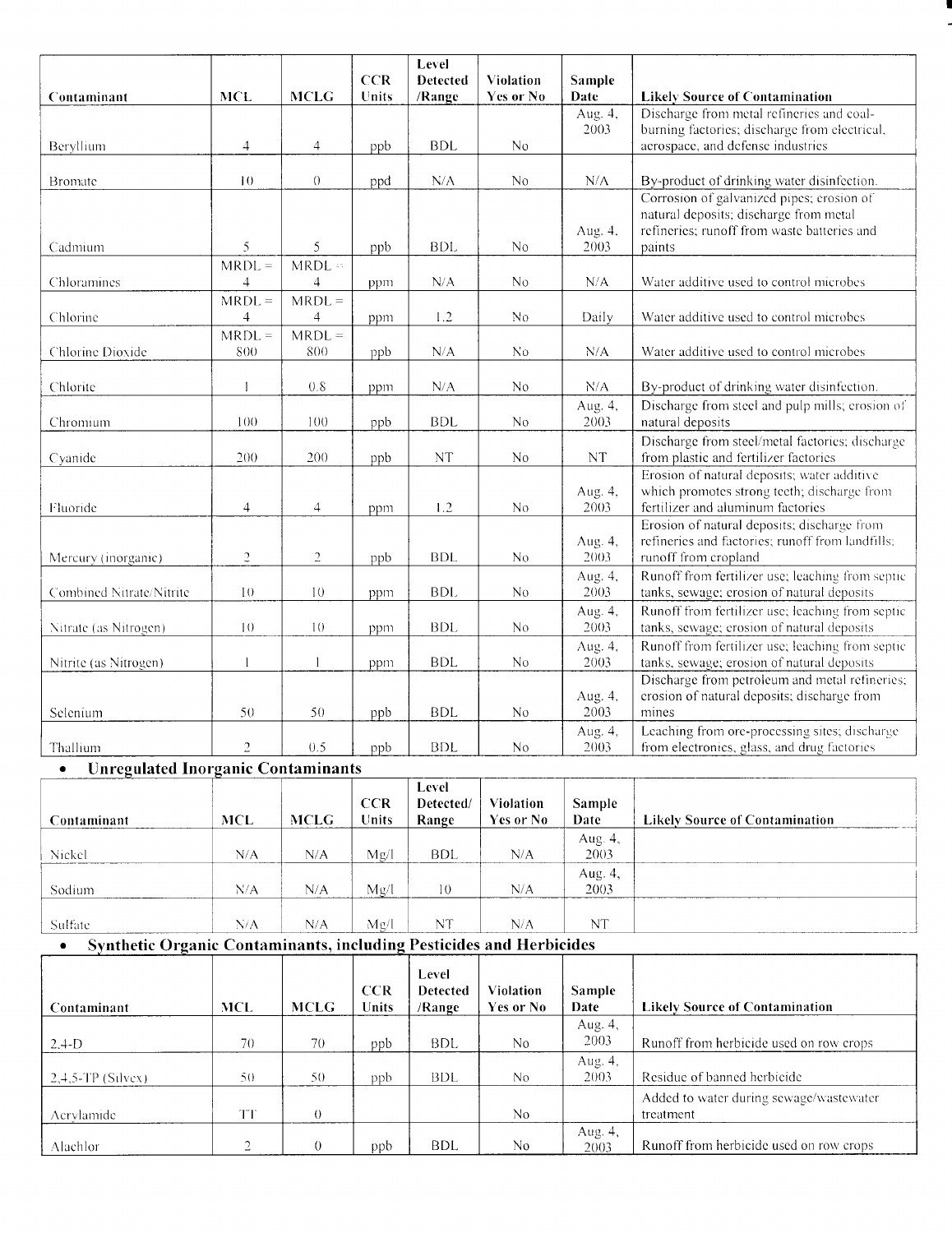|                                     |                |                  | <b>CCR</b> | Level<br><b>Detected</b> | <b>Violation</b> | Sample            |                                                                                                |
|-------------------------------------|----------------|------------------|------------|--------------------------|------------------|-------------------|------------------------------------------------------------------------------------------------|
| Contaminant                         | <b>MCL</b>     | <b>MCLG</b>      | Units      | /Range                   | Yes or No        | Date              | <b>Likely Source of Contamination</b>                                                          |
| Atrazine                            | $\mathfrak{Z}$ | 3                | ppb        | <b>BDL</b>               | N <sub>0</sub>   | Aug. 4,<br>2003   | Runoff from herbicide used on row crops                                                        |
| Benzo (a) pyrene (PAH)              | 200            | $\theta$         | ppt        | <b>BDL</b>               | N <sub>0</sub>   | Aug. 4,<br>2003   | Leaching from linings of water storage tanks<br>and distribution lines                         |
| Carbofuran                          | 40             | 40               | ppb        | <b>BDL</b>               | No               | Aug. 4,<br>2003   | Leaching of soil fumigant used on rice and<br>alfalfa                                          |
| Chlordane                           | $\sqrt{2}$     | $\theta$         | ppb        | <b>BDL</b>               | No               | Aug. 4,<br>2003   | Residue of banned termiticide                                                                  |
| Dalapon                             | 200            | 200              | ppb        | BDL                      | N <sub>o</sub>   | Aug. 4,<br>2003   | Runoff from herbicide used on rights of wav                                                    |
| Di (2-ethylhexyl) adipate           | 400            | 400              | ppb        | <b>BDL</b>               | No.              | Aug. 4,<br>2003   | Discharge from chemical factories                                                              |
| Di (2-ethylhexyl) phthalate         | 6              | $\theta$         | ppb        | $\mathsf{I}$             | No               | Aug. 4,<br>2003   | Discharge from rubber and chemical factories                                                   |
| Dibromochloropropane                | 200            | $\theta$         | ppt        | <b>BDL</b>               | N <sub>0</sub>   | Aug. 4,<br>2003   | Runoff/leaching from soil fumigant used on<br>soybeans, cotton, pineapples, and orchards       |
| Dinoseb                             | 7              | $\tau$           | ppb        | <b>BDL</b>               | N <sub>0</sub>   | Aug. 4,<br>2003   | Runoff from herbicide used on soybeans and<br>vegetables                                       |
| Diquat                              | 20             | 20               | ppb        | BDL.                     | No               | Aug. 4,<br>2003   | Runoff from herbicide use                                                                      |
| Dioxin [2,3,7,8-TCDD]               | 30             | $\theta$         | ppb        | <b>NT</b>                | N <sub>0</sub>   | $\rm{NT}$         | Emissions from waste incineration and other<br>combustion; discharge from chemical factories   |
| Endothall                           | 100            | 100              | ppb        | BDL                      | No               | Aug. 4,<br>2003   | Runoff from herbicide use                                                                      |
| Endrin                              | $\overline{2}$ | $\overline{2}$   | ppb        | <b>BDL</b>               | No               | Aug. 4,<br>2003   | Residue of banned insecticide                                                                  |
| Epichlorohydrin                     | $T\,$          | $\theta$         |            |                          | No               |                   | Discharge from industrial chemical factories:<br>an impurity of some water treatment chemicals |
| Ethylene dibromide                  | 50             | $\theta$         | ppt        | <b>BDL</b>               | No               | Aug. 4,<br>2003   | Discharge from petroleum refineries                                                            |
| Glyphosate                          | 700            | 700              | ppb        | NT                       | N <sub>o</sub>   | NT                | Runoff from herbicide use                                                                      |
| Heptachlor                          | 400            | $\theta$         | ppt        | <b>BDL</b>               | N <sub>0</sub>   | Aug. 4,<br>2003   | Residue of banned temiticide                                                                   |
| Heptachlor epoxide                  | 200            | $\boldsymbol{0}$ | ppt        | <b>BDL</b>               | No               | Aug. 4,<br>2003   | Breakdown of heptachlor                                                                        |
| Hexachlorobenzene                   |                | $\theta$         | ppb        | $\operatorname{BDL}$     | No               | Aug. 4.<br>2003   | Discharge from metal refineries and<br>agricultural chemical factories                         |
| Hexachlorocyclo<br>pentadiene       | 50             | 50               | ppb        | <b>BDL</b>               | No               | Aug. 4,<br>2003   | Discharge from chemical factories                                                              |
| Lindane                             | 200            | 200              | ppt        | <b>BDL</b>               | No               | Aug. 4,<br>2003   | Runoff/leaching from insecticide used on<br>cattle, lumber, gardens                            |
| Methoxychlor                        | 4()            | 40               | ppb        | <b>BDL</b>               | No               | Aug. 4,<br>2003   | Runoff/leaching from insecticide used on<br>fruits, vegetables, alfalfa, livestock             |
| Oxamyl [Vydate]                     | 200            | 200              | ppb        | <b>BDL</b>               | No               | Aug. 4,<br>2003   | Runoff/leaching from insecticide used on<br>apples, potatoes and tomatoes                      |
| PCBs [Polychlorinated<br>biphenyls] | 500            | $\theta$         | ppt        | <b>BDL</b>               | No               | Aug. 4,<br>2003   | Runoff from landfills; discharge of waste<br>chemicals                                         |
| Pentachloro-phenol                  |                | $\theta$         | ppb        | <b>BDL</b>               | No               | Aug. 4,<br>2003   | Discharge from wood preserving factories                                                       |
| Picloram                            | 500            | 500              | ppb        | <b>BDL</b>               | No               | Aug. 4,<br>2003   | Herbicide runoff                                                                               |
| Simazine                            | $\overline{4}$ | $\overline{4}$   | ppb        | <b>BDL</b>               | No               | Aug. $4,$<br>2003 | Herbicide runoff                                                                               |
| Toxaphene                           | 3              | $\theta$         | ppb        | <b>BDL</b>               | No               | Aug. 4,<br>2003   | Runoff/leaching from insecticide used on<br>cotton and cattle                                  |